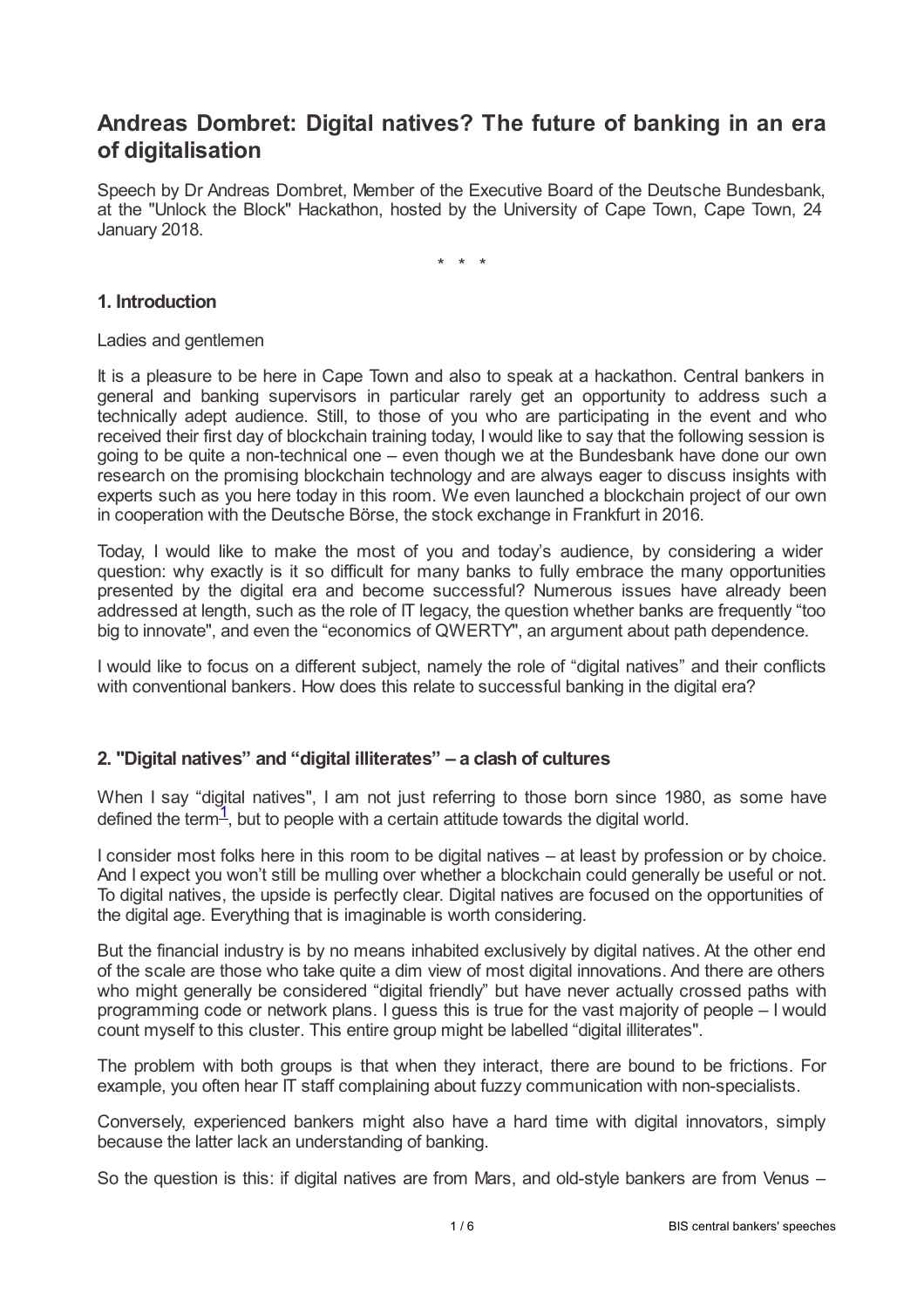will they get along? Or could the future of banking in an era of digitalisation possibly belong to just one group?

My short answer is this: they don't get along naturally – but they will need to.

Let us go through some observations about the clash between these two cultures. For that purpose, I believe it helps to see things from each group's viewpoint.

#### **3. Howdigital illiteracymight hamper financial institutions**

Let me begin with the perspective of digital natives as I have defined them. And I will concentrate on three predispositions of non-specialists which, to my mind, are most substantial for financial institutions.

- 1. IT matters are oversimplified
- 2. IT risks are underrated
- 3. Digital opportunities are underestimated

You may have witnessed some of these biases yourselves. Let me give examples of each of them from my experience of banking supervision.

Oversimplifying IT matters is a common attitude outside ITdivisions.

If you ask managers about their interaction with the ITdepartment, something you might hear them say, time and again, is this: "What they should be doing is finding an easy solution for every problem right away! What they are actually doing is burning money!"

All of us who haven't worked in an IT department, let us be honest: we all have thought that way already.

From the perspective of the IT division, the same interaction would often be characterised as a failure due to "digital illiteracy". IT experts are already grateful to encounter non-specialists with enough imagination to grasp what can be done with code, computers and networks. But when non-specialists actually ask for digital solutions, they frequently fail because they oversimplify the job of IT specialists. For example, they fail to accurately specify the goal and the desired properties of an application. Partly because they don't speak the right language and regard the actual solutions as a black box; partly because they simply don't bother.

Unfortunately, incoherent concepts at the outset frequently lead to dirty fixes and workarounds, both of which turn out to be costly and inconvenient in the long run. And, frustratingly for ITexperts, it makes them look incompetent in the end.

Also, co-workers are often not sufficiently aware of the various other challenges which IT departments face in their day-to-day work. Just think of the need to make a software application stable, secure and efficient, to make it adaptable to changes of purpose or to changes in the "outside world", and to make it useable for the "dumbest assumable user". These are regular trade-offs. They require strategic decisions. But in this regard, top management needs to understand the trade-offs first.

This leads to another, overarching issue: scarce resources. Top management is often reluctant to allocate sufficient resources to an IT project. This is quite a common finding in our supervisory inspections. That puts long-lasting solutions out of reach. While this may often be due to "short termism" (as IT projects often pay out only in the mid- or long term), it can also be caused by underestimating their value.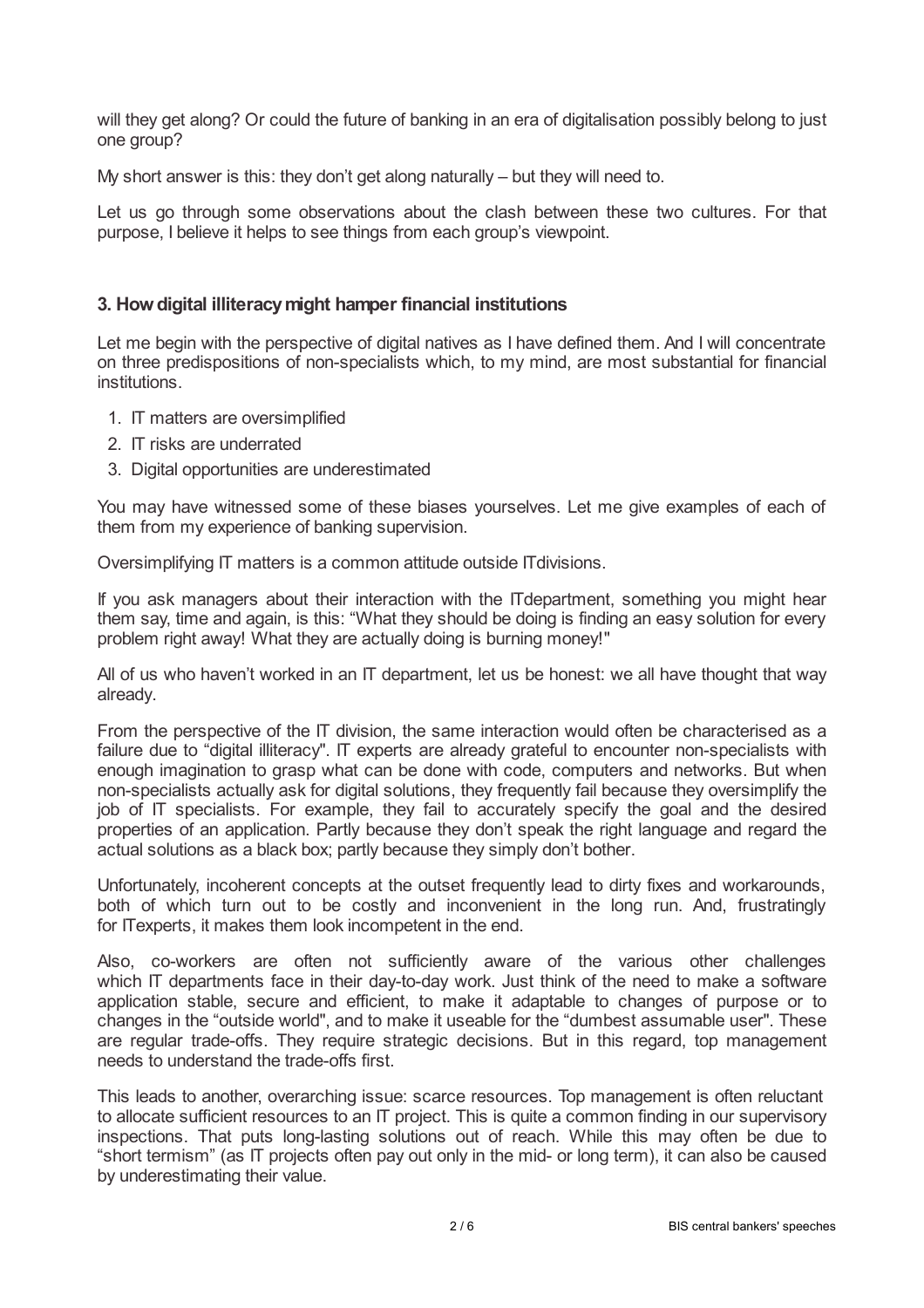Let me now turn to a second bias of top management, namely underrating IT and cyber risks. Nowadays, a large majority of households and enterprises will have experienced cyberattacks for themselves. But even though awareness of potential threats has risen in previous years, it is still the case that, far too often, incidents are interpreted as a stroke of fate, as mere bad luck. To be fair, having reliable defence mechanisms is indeed challenging for many applications and larger IT systems because threats constantly evolve. And so does technology, opening up new loopholes all the time – just take the weaknesses in computer processors which came to light just recently.

Still, the likelihood of a successful cyberattack can be significantly reduced by measures that are well-known – at least in ITdepartments. So in theory, companies should know ways to ensure proper management of their IT and cyber risks. But of course, they need support from top management to be effective, because defence does not end at the user interface. So all in all, digital illiteracy in the top management of a financial institution like a bank can impede the effectiveness of its IT department significantly. Our banking supervisors have observed this pattern quite often. IT experts often even welcome the critical remarks we make in inspections – because it helps them initiate changes toward more reliable IT solutions, rather than workarounds and hot fixes.

#### **4. Whythe future of finance and banking is still unwritten**

Ladies and gentlemen, the cultural clash between "nerds" and non-specialists in banks goes beyond everyday operational topics. It shows up in strategies as well. This means that views about the priority of digitalisation are to some extent rooted in one's own digital biography.

While bank management teams these days are often busy stabilising their firms in the face of challenges such as the market environment and changes in regulation, those who think and live digitally are pushing for further strategic realignments. Their proposition is that, in the digital age, banks can either vanquish or vanish.

And of course, there is a good case for being prepared for change. Financial practices are definitely evolving – and it's a one-way street. We are seeing change in every segment of banking, from instant payments to mobile banking and robo advice. Some institutions offer their services solely on smartphones. In countries like South Africa, especially, bricks-and-mortar banks are increasingly being replaced by smartphone banking. And one important component of change concerns customers: some institutions underestimated what users want and how quickly they can adapt. Fifteen years ago, most customers would probably still have stood patiently in line to receive local services. Today, digitally savvy users will probably get annoyed if an online service is temporarily not available for just a minute or two.

Furthermore, there are good reasons to believe that this evolution will continue, because technological transformation and customer habits are co-evolving. And even though some innovation hypes have now entered the "trough of disillusionment", there is no reason for banks to turn a blind eye to further advances in banking. In the short term, progress may be overemphasised, but in the long term, changes are often underestimated.

So there are indeed many questions facing the banking industry that still need to be answered: how will digitalisation impact on bank earnings? How much profit will be siphoned off by new markets entrants? And how many institutions with similar services are needed in a digital financial economy?

These questions are unsettling ones, and there might still be some bank managers who, fearful of the future, prefer to assume that banks are still special and that the market forces of the digital era do not apply.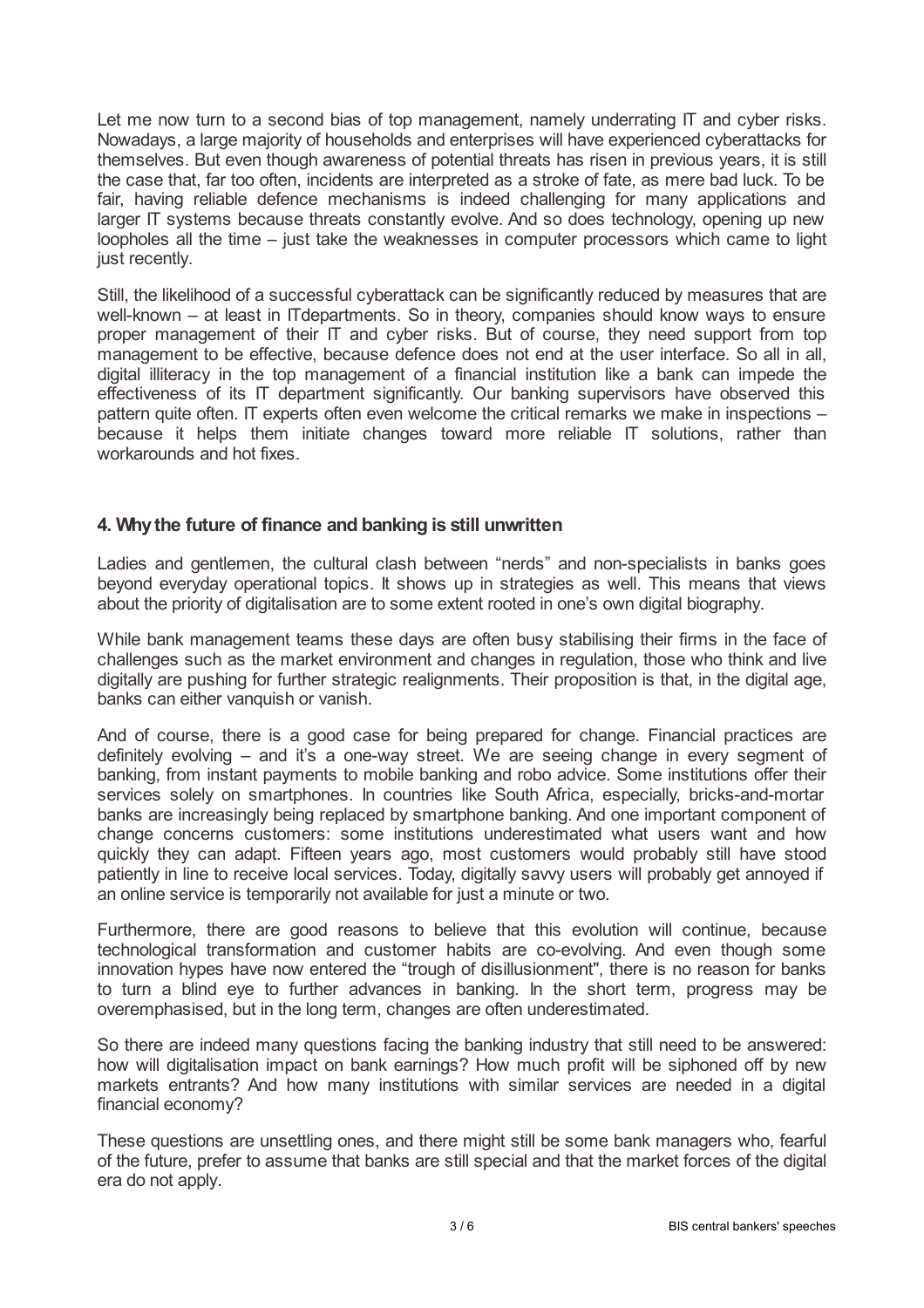But, on the other hand, does that imply in any way that banks are outdated? And do digital natives actually offer a concrete and compelling way forward?

I would like to spend the second part of my talk discussing biases and fallacies on the part of digital natives. In other words, while I do support the general projection of ongoing change in the financial sector, it would be wrong to be blinded by the spirit of optimism among digital natives.

First of all, digital natives need to be wary of getting overconfident about the evolution of digital banking.

There are several reasons to remain cautious. Even if the digitalisation of finance is irreversible, technologies are constantly evolving in as yet unknown directions – some are refined, others are discarded. Good arguments why digital innovations will triumph will remain theoretical as long as most people simply don't use these innovations. For example, smartphones came onto the market back in the 1990s, but they were largely ignored back then. So it's sometimes the case that technical innovations are ahead of their time. We should judge technology not by its innovativeness, but by its probability to penetrate the market.

<span id="page-3-0"></span>There is another source of digital overconfidence that I would like to mention. This concerns the association of the digital era with entirely new and self-contained "laws". One trailblazer of that movement was the "Declaration of the Independence of Cyberspace" in 1996, $\frac{2}{5}$  $\frac{2}{5}$  $\frac{2}{5}$  which suggested that the virtual world could be governed by forces other than those in the real world. This vision has informed the way digital natives see themselves to this day. For example, many new market entrants were thrilled at designing super-efficient and convenient services that could outperform banks in any dimension.

But as of today, new market entrants have discovered that even in a digital era, good products are assembled through hard work. And the digital world doesn't offer services at no cost. Regarding bitcoin, this became clear to a wider audience when the huge electricity costs went public. Also, there is no free lunch. There are trade-offs like the one that concerns convenience versus security. In Germany, for example, various smartphone payment apps were hacked because the two-factor authentication principle was considered too inconvenient for fast-moving customers.

So even if anything is possible in a digital world, there are still costs and trade-offs involved. Digital natives have to learn to accept those limits and trade-offs. They need to learn not to be blinded by theoretical ideas and mere digital ideology. Proof of work is what counts in the end.

#### **5. Whydigital natives maythemselves be prone to fallacies**

And there is a second observation about digital natives colonising the financial sector. They are prone to both misconceiving and underestimating the existing financial system.

Let me address the issue of misconceptions. Lately, amidst the widespread media attention paid to bitcoin and other crypto currencies, there has been a great deal of confusion about what exactly crypto currencies are. As a central banker following the news, it's easy for me to see that part of the puzzle is the fact that conventional money systems aren't widely understood to begin with. But if people cannot elaborate on the difference between different kinds of currencies and other financial instruments, digital innovations can even become dangerous.

This brings me to my most important point. However convenient and innovative digital evolution in the financial sector will be – financial institutions, as defined by the law, continue to play an eminent role for society. Customers entrust banks with their savings, firms need financial services they can rely on, the economy at large requires credit. Being part of the backbone of the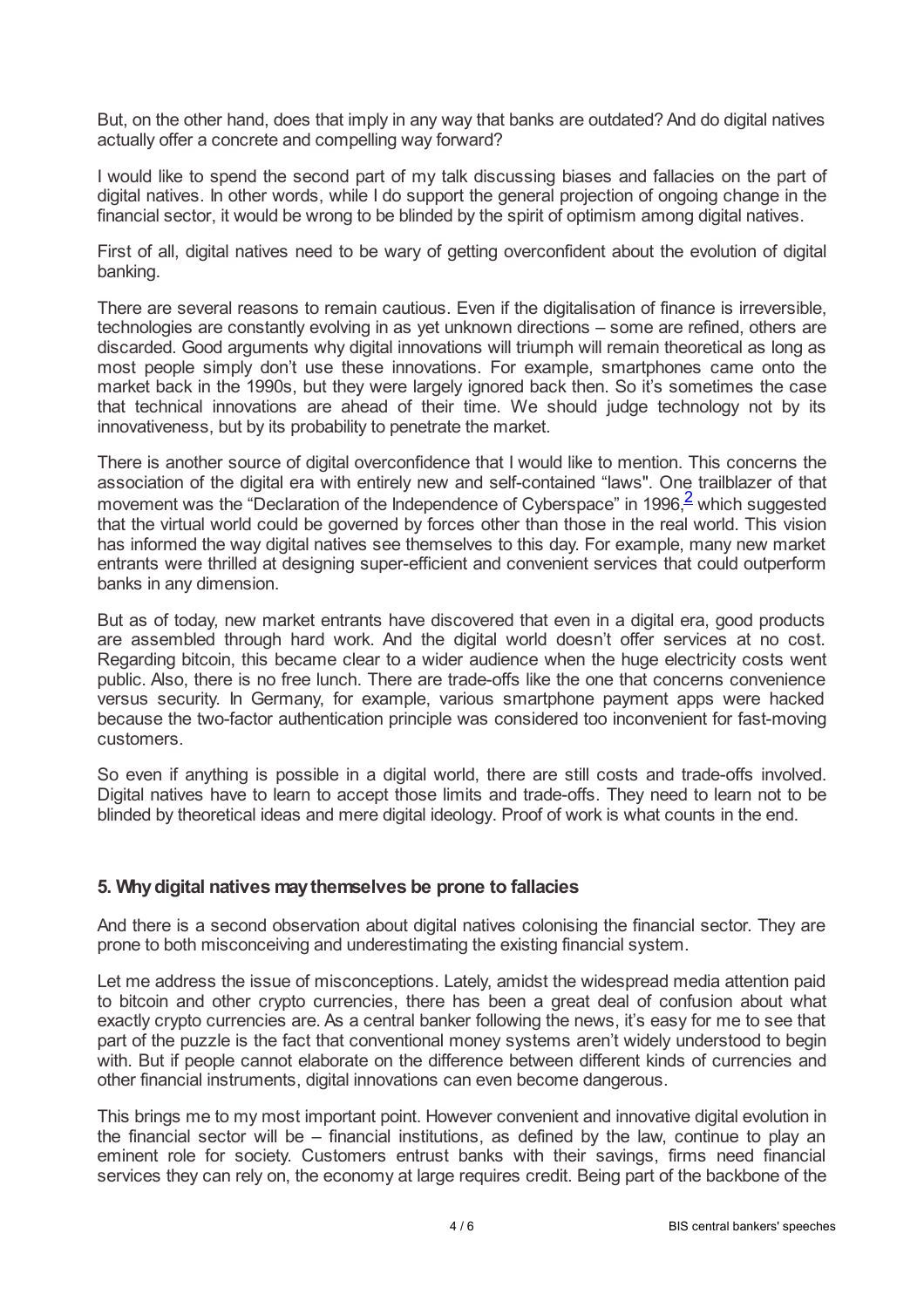broader economy, banks need to ensure a reliable, trustworthy and sustainable flow of financial services.

So banks are indeed still special in a way. And this is why they also still require special treatment in the digital age.

For example, banks in Germany can outsource IT services and infrastructure, but they cannot shrug off their accountability towards customers in any way. So if a credit institution wants to move contents to an external cloud provider, it has to demonstrate that it is still able to manage all the risks involved in its services.

Thus, those who claim that the end of banks is near will face the following comeback: banks are still special, and for good reason.

#### **6. So howto deal with the clash of cultures?**

As I said before, the digital era of banking is irreversible – but how should banks deal with that? In my talk, my question was more specific: how to deal with the clash of cultures between digital natives and digital illiterates in financial companies? Are "traditionalists" merely standing in the way of better finance? Or, inversely, is finance too exceptional to be advanced by IT experts?

I strongly believe that the future of banking is not about eradicating one of these two cultures, as they are both essential for success.

From my previous observations, there are – at least – three lessons to be learned:

1) Learn to appreciate the work of one another

While there are many reasons to press ahead with digital banking, banks continue to serve a special role in the economy. Therefore, the digital era does not do away with the need for experienced bankers. In Germany, most fintechs and incumbent banks have put their confrontational policies to one side and are now striving to reap mutual benefits. Prescriptions on how to do banking will still be necessary in the future.

2) Acknowledge that communicative frictions will occur naturally and target them

Banks and other companies should not resort to highly standardised interactions, where misunderstandings are bound to happen, but go the extra mile. "Agile" projects, as they are known, are one way of achieving more effective interaction. In parallel, it is possible to foster mutual understanding. At the Bundesbank, we launched an internal, company-wide awareness project on cyber risks, which was framed as a tour through the "cyber jungle". Of course some staff members poked fun at this scenario. But if mockery is the first step towards deeper awareness and greater understanding, that is fine with me.

3) Lastly, banks have to foster the presence of digital natives in their top management

German banking supervisors have acted accordingly and made it easier for digital specialists without an explicit banking and credit business background to become board members at banks.

All in all, whether you consider yourself a digital native or the very opposite, a digital illiterate, in the digital era of banking, there are some uneasy truths to face up to. The future of banking should be more about acknowledging the differences and aligning them as smoothly as possible. Players who achieve that are also likely to be among the most successful in their business.